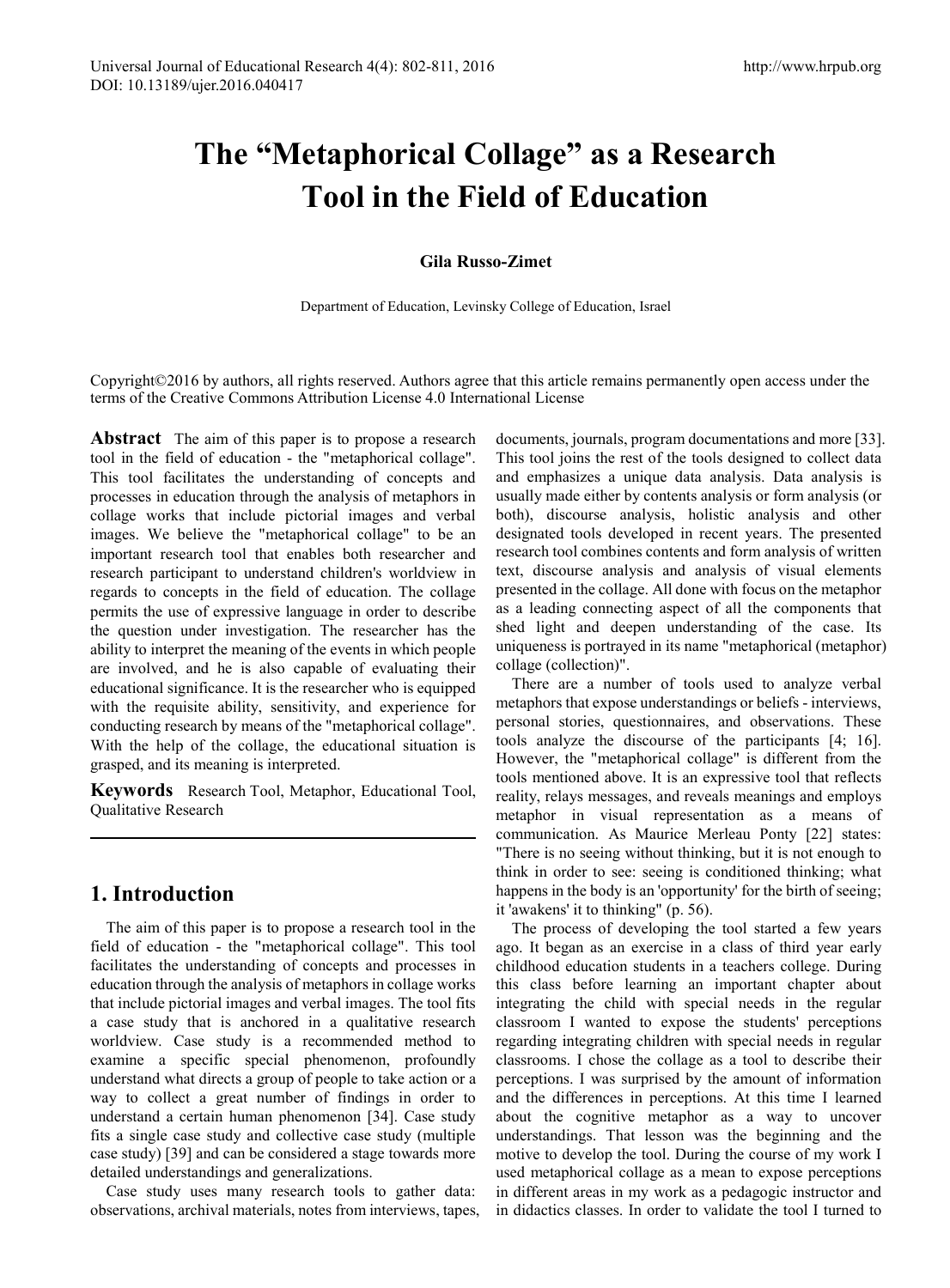two psychologists colleagues of mine and asked them to become associates in the process of validation. In a joint research we examined students' perceptions of teaching, learning and evaluation. A description of the tool and the research results were published in Hebrew and became the beginning of the road to continuing to improve the research tool [37, 38].

Over the years I have used this tool extensively in my work at instructing graduate final projects, undergraduate projects and instructing other lecturers to use the tool. Using the tool often has provided me with many other insights regarding the tool and made it come together as a liable reliable and valid research tool and how it is used. The tool presented here is a development of the first tool that was developed in the past. (Out of respect to the first participants in developing the tool, I will use plural first person).

The tool we developed, presented in this article, is based on a theory of visual literacy, principally on the relation to the visual realm as a communicative language  $[3; 2; [9];; 9;$ 10]. Rowland [26] claims that visual language is not a taste or a style. In his view, it is composed of visual means that express a spiritual climate of time and place. Visual language contains signs in the form of combinations of components such as dots, lines, spots, surfaces, colors, textures and images – in other words, signs of visual grammar [3; 9]. It also contains signs and combinations that are culture, time, and space dependent.

In addition to visual literacy, we have chosen to adopt the theory of "cognitive metaphor" as an image that creates identical features for two elements or two properties that are being relocated from one semantic field to another. Starting from the 1980s, Lakoff and Johnson [19, 20; 17] developed a different direction for understanding the metaphor as conceptual and cognitive. Following their lead, other researchers [5; 6; 8; 11, 12; 21; 25] also related to the metaphor as a cardinal and basic mechanism in thinking. In this sense, the metaphor is a sub-field in symbolic cognition, a field that includes building concepts, solving problems, drawing conclusions, explaining systems, and so on. These researchers claimed that expressions in our language are not coincidental, but rather they reflect overt and hidden layers of conceptual understanding and, for that reason, they are referred to as "conceptual metaphors". Accordingly, the nature of the metaphorical process is thinking about a given thing in terms of another thing. The "topic" or "tenor" under discussion is the "target domain", and the "source domain" serves as a vehicle for the "target domain". Since the metaphor is a process of transposition from a source domain to a target domain, the source domain is a content-rich conceptual domain from which properties and relations are borrowed and transposed to the target domain. Examples of content-rich concepts are the human body, physical terms, objects, food, and so on. Each of them reflects a different understanding of the target domain, thereby responding to the speakers' expressive needs.

Below, we will demonstrate how the conceptual metaphors discussed by these authors come to the fore in the analysis of a picture and in its conceptual image, employing caricaturist Zeev's caricature of a fable, "A Bar Mitzvah Boy and a Gold Watch", from Levin Kipnis' book, *Fables* (1974).

In his poem, Kipnis talks about a boy who received a gold watch from his uncle for his bar mitzvah. He guards the watch jealously and does not take it off for a second. When the uncle sees that his nephew does not part with his watch, he tells him: "I gave you a watch, dear boy, so that you could appreciate every moment, and you're wasting your time looking after the watch. [...] Time is more valuable than gold" (p. 7). The poem clearly illustrates to the reader that its main message is the importance of time. The text is accompanied by the pictorial image drawn by Zeev.



**Figure 1**. A caricature by Zeev

Through the illustration (a boy chained to a watch) and its conceptual metaphorical analysis, the caricature conjures up an additional meaning to the one that emerges from the words of the poem. We will therefore analyze the conceptual metaphors in the illustration. Two source domains can be identified in it: the chain and the watch; and between them and the boy, a clear link exists: it shackles him, it is unpleasant, and it generates discomfort. In other words, the target domain is the boy, and the source domains are the watch and the chain. The meaning of the target domain in the metaphorical tool is elicited by conceptual mapping from the two source domains: the first source domain is the chain; we see a concrete object which is often used by a police officer to fetter the prisoner. Thus, in its broad sense, it reflects a negative experience. The second source domain is the watch, by means of which we know the time. Thus, in its broad sense, it represents time. The mapping that derives from the joining of the two source domains and their transposition to the target domain creates a new meaning: the burden of time is like the burden of the chain on the prisoner's hands. In other words, through the conceptual analysis, the illustration – or in this case, the caricature – affords an additional understanding of the verbal text.

This understanding is what guided us during the conceptual analysis of pictorial images as a tool for exposing the understandings that arose from the verbal text. We chose to realize the visual expression by creating a collage, which allows numerous pictorial types and methods to be employed simultaneously. The research participants could draw either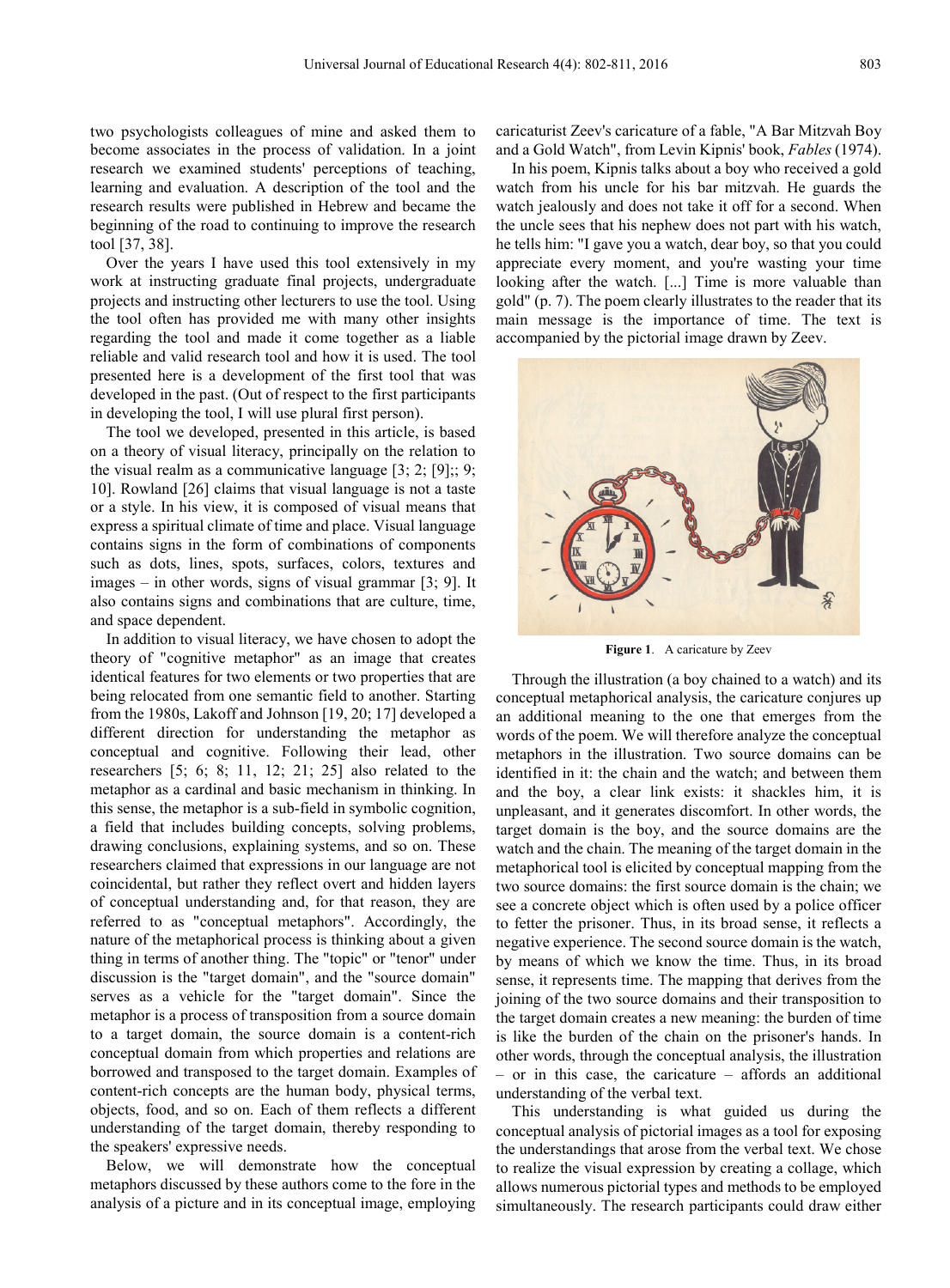a caricature or a regular picture, add one or more written words, paste ready-made images from newspapers, magazines, and so on – as they pleased.

It is assumed that a collage that uses a visual text that includes verbal and pictorial references alike will expand the researcher's field of vision vis-à-vis his understanding of the topic under investigation. Furthermore, the analysis of a text by analyzing the metaphor as a communication system will also enable a broader understanding of the research participant's attitudes.

I will specify two examples of using collage as a research tool in two published articles. One in which the participants are adult students and the other in which the participants are children in kindergarten.

A study that examined how early-childhood educators that pursue their graduate degrees perceive the concept of happiness, as conveyed in visual representations. The research tool was the "metaphoric collage". The research population included 32 students from various locations in Israel. The findings revealed that the concept of happiness is perceived as love, spirituality and emotions. In their collages, approximately half of the participants represented happiness as a list of separate and fragmented components such as children, health etc., while others attempted to find connections and relations in order to achieve a more profound view of happiness. Although the majority of the participants experienced happiness as intellectual and intangible, they did not perceive academic studies and learning processes as a component of happiness [28].

The "metaphoric collage" was also used as a research tool in the study "young children's perception of the concept of noise as conveyed in visual representations" .The research was published in an online Journal in Hebrew. An analysis of the findings revealed a strikingly profound understanding of the concept of noise in early childhood. The children related to three aspects in their perception of the concept: (1) external sources of noise (vehicles, machines); (2) causes of noise – they stressed human activity as a cause of noise (playing an instrument, stamping, banging, walking); (3) properties of noise – they indicated volume (high, low), and movement as properties of noise [27].

# **2. The Tool - Metaphorical Collage**

In order to present the research tool, we have opted to relate to the following six aspects: (a) data collected; (b) data analyzed; *these two parts include an example to collecting and analyzing the data;* (c) validity; (d) credibility; (e) advantages; (f) limitations.

Following is a description of each aspect:

#### (a) Data Collected

Two factors are stressed in the data collection process: the establishment of preliminary ties with the participant, and the reinforcement of the interpersonal ties between researcher and participant by means of three stages:

(1) Presentation of the materials for preparing the collage

and giving instruction to the participants.

- (2) Explanation of the product by the participants.
- (3) Dialogue between the participant and the researcher.

## **(1) Presentation of the materials for preparing the collage and giving the instruction to the participants:**

The participants were allowed to use all possible materials, including their own written texts, cutting or pasting backgrounds, stepping out of the margins, and so on. The researcher did not interfere in the participants' work. If one of the participants wanted to address the researcher, the latter approached him without disturbing the others. The participants were given maximum freedom, and were reminded of the guidance provided and the permission to use additional materials'.

They were provided with a collection of photos and pictures from newspapers, monthly journals, magazines, and weeklies; equipment for joining and linking (scissors, staplers, paste); colors and pencils (colored felt-tipped pens – preferably two packages of 12 for 10 participants, as well as a pencil, a pen, and a thick black felt-tipped pen for each participant); backgrounds (preferably a Bristol board, 35 X 25 cm, with no limitations of color or quantity). Instructions: "In front of you are various materials. Try to use them in any way you choose to express the idea/concept/process. You have up to 30 minutes." (If the research participant requests an extension, it must be granted.) "Please do not talk to the other participants while you are working."

The participants include 25 students in early childhood education in the last year of their studies during didactic lesson at Levinsky College of Education. All the participants were female aged 22-30 years old residing in the center part of Israel.

They were allowed to use all possible materials, including their own written texts, cutting or pasting backgrounds, stepping out of the margins, and so on.

The researcher did not interfere in the participants' work. If one of the participants wanted to address the researcher, the latter approached him without disturbing the others. The participants were given maximum freedom, and were reminded of the guidance provided and the permission to use additional materials.

## **(2) Explanation of the product by the participant: Once the collage was completed, the participant was requested:**

To give numbers to the images as he saw fit during the collage work.

To explain his work in writing in accordance with the following directions: "Please provide a detailed written description of the collage." (If the participant was a young child, the researcher would write the explanation down or record it).

While the explanation was being written, the researcher moved among the participants, examined the collages and the writing products, and requested clarification of obtuse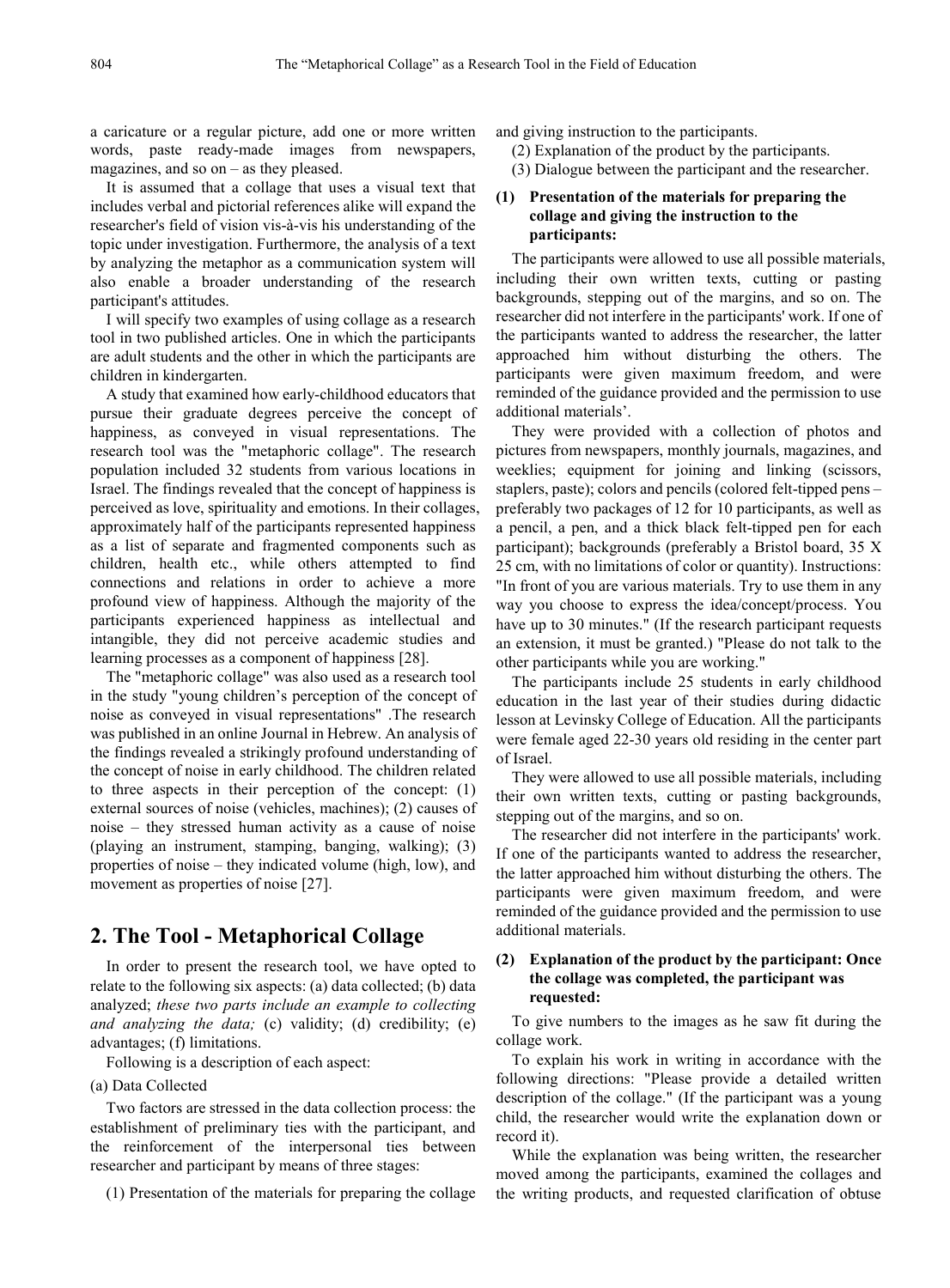images or missing explanations.

At this stage the participants were asked to name the collage.

**(3) Dialogue between the participant and the researcher:** At the end of the writing process, the researcher should engage the participant in a dialogue regarding the work. The dialogue was recorded. It is very important for the dialogue to serve as an attempt to understand the participant's world. At this stage, the understandings, intentions, and experiences that constitute the basis of the subject's perception and understanding can be identified. The tool is not self-standing: In any event, the metaphorical collage required a verbal dialogue with the research participant so that he could explain his work and ideas to the researcher. It is impossible to rely on the collage as the only information collection tool, since the interpretation of the visual image may change from researcher to researcher. The participant's explanation of the collage permits an analysis, a processing, and an **Table 1.** A general description of the collage and an interpretative analysis of its components

interpretation that are close to his world and relevant to his intention.

#### (B) Data Analysis

The data was analyzed in two stages:

## **(1) A general description of the collage and an interpretative analysis of its components**

The analysis related to the organization of the collage (number and variety of images, text, form, size and characterization, position in the space, and direction), and an interpretative layer that related to the pictorial and verbal images in the collage (object of the metaphor, the conceptual metaphor, the process that the metaphor represents, and the researcher's comments); The researcher organized the data in a table.

**(2) Results and the discussion:** This part included the researcher's summary and interpretation of all the data collected from the collage.

| Those It Is general accempation of the comage and an interpretative and join of his components |                              |                            |                         |                               |                                                            |                                        |  |  |  |  |  |
|------------------------------------------------------------------------------------------------|------------------------------|----------------------------|-------------------------|-------------------------------|------------------------------------------------------------|----------------------------------------|--|--|--|--|--|
| <b>Explicit level</b>                                                                          |                              |                            | between the levels      | <b>Implicit level</b>         |                                                            |                                        |  |  |  |  |  |
| general description: shape,<br>size, characterization.<br>position in the space, texts         | participant's<br>explanation | the name of<br>the collage | object<br>of the images | the<br>conceptual<br>metaphor | the process/idea/thought<br>represented by<br>the metaphor | interpretation<br>of the<br>researcher |  |  |  |  |  |

| <b>Explicit level</b>                                                                                               |                                                       | between<br>the levels                                         | Implicit level                                                       |                                                                               |                                                                                                                                                                                                                                                                                                            |
|---------------------------------------------------------------------------------------------------------------------|-------------------------------------------------------|---------------------------------------------------------------|----------------------------------------------------------------------|-------------------------------------------------------------------------------|------------------------------------------------------------------------------------------------------------------------------------------------------------------------------------------------------------------------------------------------------------------------------------------------------------|
| General description: shape, size,<br>characterization.<br>position in the space, text                               | Participate<br>explanation                            | Object of the<br>images                                       | The conceptual<br>metaphor                                           | The process<br>represented by<br>the metaphor                                 | Interpretation of the<br>researcher                                                                                                                                                                                                                                                                        |
| Five flowers: four flowers with one<br>leaf each and one flower with no<br>leaves. The flowers are on earth.        |                                                       |                                                               |                                                                      |                                                                               | The flowers represent the<br>growth process of the children<br>in the class.                                                                                                                                                                                                                               |
| Geometric shapes of flowers :<br>square, triangle, circle,<br>parallelogram                                         | "Children grow"<br>"There are no<br>leaves, he didn't | Children<br>The children                                      | The source of<br>the flowers-<br>is from<br>plants                   | The process is<br>Dynamic-<br>Growth                                          | There is a group of children.<br>there is diversity between this<br>group of children                                                                                                                                                                                                                      |
| Figurative shape: heart<br>Flower height:<br>two tall flowers, two medium<br>flowers, one short flower              | develop"<br>"sharp tip<br>square child"               | located<br>down in the<br>collage                             | the source of<br>the shape is<br>from<br>geometry                    | The process is<br>Stable. The<br>shapes attached<br>to the growth<br>process. | the flower with the heart<br>represents the child with special<br>needs.                                                                                                                                                                                                                                   |
| Flowers positioned at the lower edge<br>of the collage.<br>The flower with the heart is<br>positioned on the right. |                                                       |                                                               |                                                                      |                                                                               | the child with the special needs<br>has not developed comparing to<br>the other children. He is shorter<br>than the other children.                                                                                                                                                                        |
| Two suns<br>Two clouds<br>Two showers<br>The suns and the clouds are in the<br>sky.                                 |                                                       | Teacher<br>The teacher<br>is located up<br>in the<br>collage. | The source of<br>the suns.<br>clouds and rain<br>are from<br>weather | to water, to give<br>a drink to<br>to feed                                    | The suns and the clouds<br>represent the teacher.<br>The big cloud and the big sun<br>nourish the four children.<br>The small sun and the small<br>cloud are required for the child<br>with special needs in the class.<br>The special child must be given<br>a lot of particularly personal<br>attention. |

**Table 2.** A general description of the collage and an interpretative analysis of its components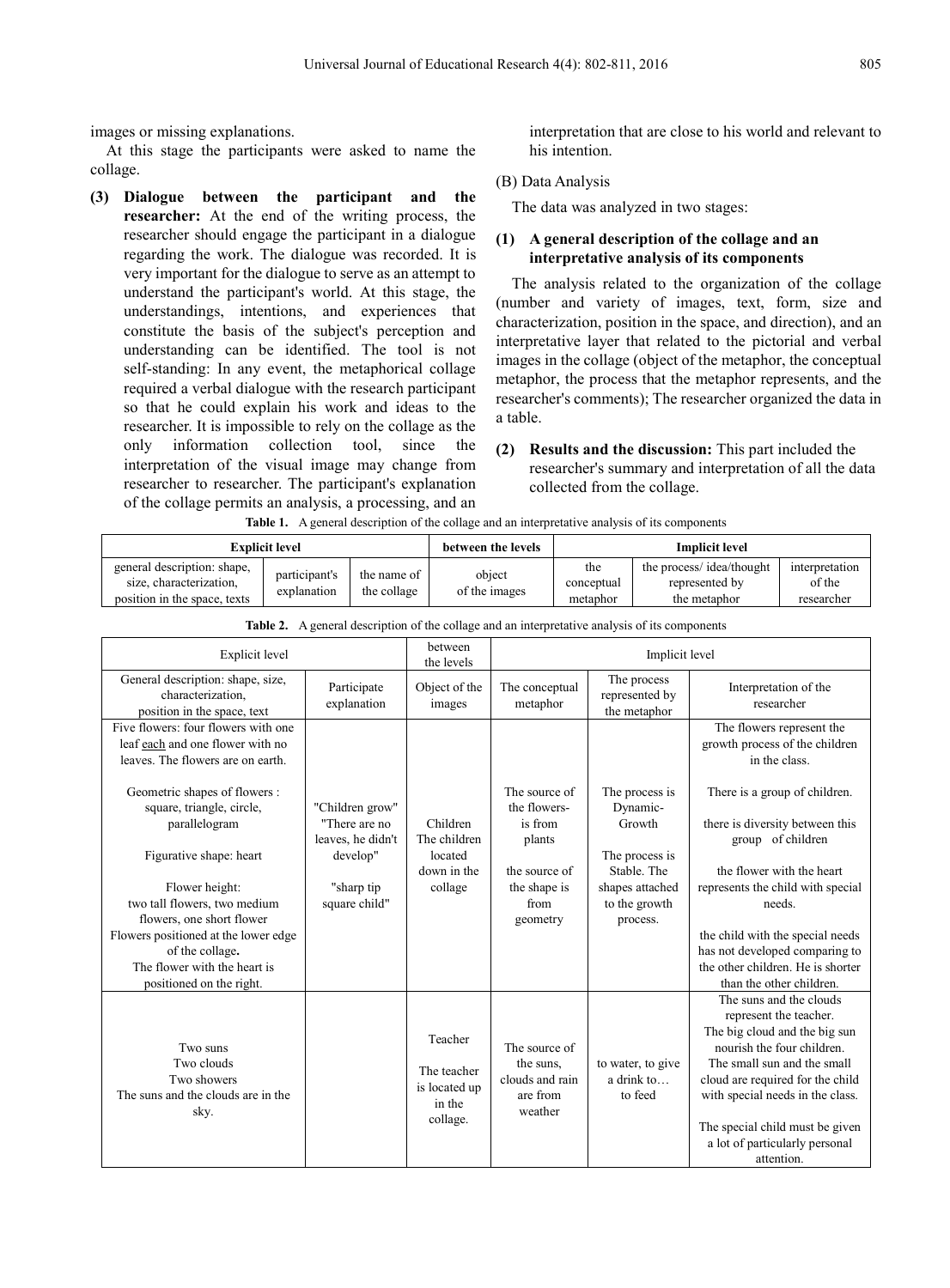# **2. Example of How to Collect and Analyze Data**

The example is presented in three stages:

### **Stage I – Preparing the Collage**

While we were distributing the materials and providing guidance, we told the research participants: "In front of you are materials for preparing a collage. Using these materials, try to express your understanding of what a 'heterogeneous class' is, in any way you choose. You have 30 minutes." Following is one of the collages:



**Figure 2.** A collage created by one of the research participants

At the end of the collage preparation process, the participant who created Picture 1 was asked to write an explanation of the collage and attach it to the work. This is what she wrote in the explanation: "Different children receive the same resources and grow up in different ways. One is sensitive, a nerd, a square; one is cool, has his own cloud and sun, and receives more attention. The special child must be given the same resources. There are no leaves, he won't develop enough."

Throughout the dialogue the researcher asked the participant for further clarification of obtuse images or missing explanations in the collage: "Why does the child with special needs is represented by a heart shape while the others are represented by geometric shapes: circle, triangle, parallelogram, and square?" The reply was: "He needs more love."

#### **Stage II - Analysis of the Collage**

We collected all the information, and the subsequent interpretation In Table 2.

The Table was divided in 2 levels: The Explicit level that included a general description and the implicit level of the collage that included an interpretative analysis of its components.

It is clear from the table that two objects are related: the children and the teacher. The conceptual metaphors regarding the children and the teacher are different, as are the processes that each conceptual metaphor represents regarding the children and the teacher.

It is clear from the table that the research participant's

words were consistent with the data analysis, and she indeed differentiated between the children and the teacher and stressed the needs of the special child, mainly in regards to the attention he merits from the teacher.

#### **Stage III - Results and Discussion**

We pooled all of the data we collected, summarized and interpreted it. As mentioned previously, the research participants were asked to use plastic materials to express their understanding of the concept "heterogeneous class". The participant who created the collage in picture 1 used various conceptual metaphors to describe the children and her role in teaching. For the description of the children, she used the central conceptual metaphor of plants (she saw the children as flowers), and the conceptual metaphor from the field of geometry (the children were marked with geometric shapes of differing sizes, each of which constituted the petals of the flower). This metaphorical description was expressed both visually and verbally. The student presented the flower on the extreme right differently from how she presented the other flowers, and made sure to use different visual materials, place in the collage and means: a red heart shape. This finding in anchored in the research literature and supports the theory that sees metaphor as conceptual cognitive phenomenon  $[17; 19, 20]$ . Or as Murray & Rosamund  $[25]$ claimed, the metaphor is a main basic mechanism in thought that reflects a known layer and a hidden layer. Each of the original source domain picked by the participants reflects a different way of thinking.

In the process of transfer from one domain to another a mapping that includes the cases in which a term from one domain was parallel to a term from another domain was made. The mapping was manifested in the transferring of qualities and relations from content rich terms to abstract terms [13, 14].

We believe that this finding attests to her understanding of the diversity between the children, which seems to be expressed in a different representation of the children as flowers and is represented by means of various geometric shapes: "a triangular flower", "a square flower", "a round flower", "a parallelogram-shaped flower". In other words, a shape of some kind represents all the children, but the formal representation differs from child to child. Moreover, the diversity between the child with special needs and the rest of the children is greater, and it is reflected in a visual image of a shape that has a symbolic meaning: a heart-shaped flower. This indicates that the child with special needs resembles the rest of the children, since he too is a flower, but he is a flower that requires different care from the other children; he needs personal nurturing from the teacher, as opposed to the rest of the children, to whom the teacher relates as a group (he has his own sun and cloud). In addition, he is different from the other children because he is lacking something (he does not have leaves, he is smaller than the rest of the flowers in the garden, and he is situated at the edge).

The choice of a heart shape represents the participant's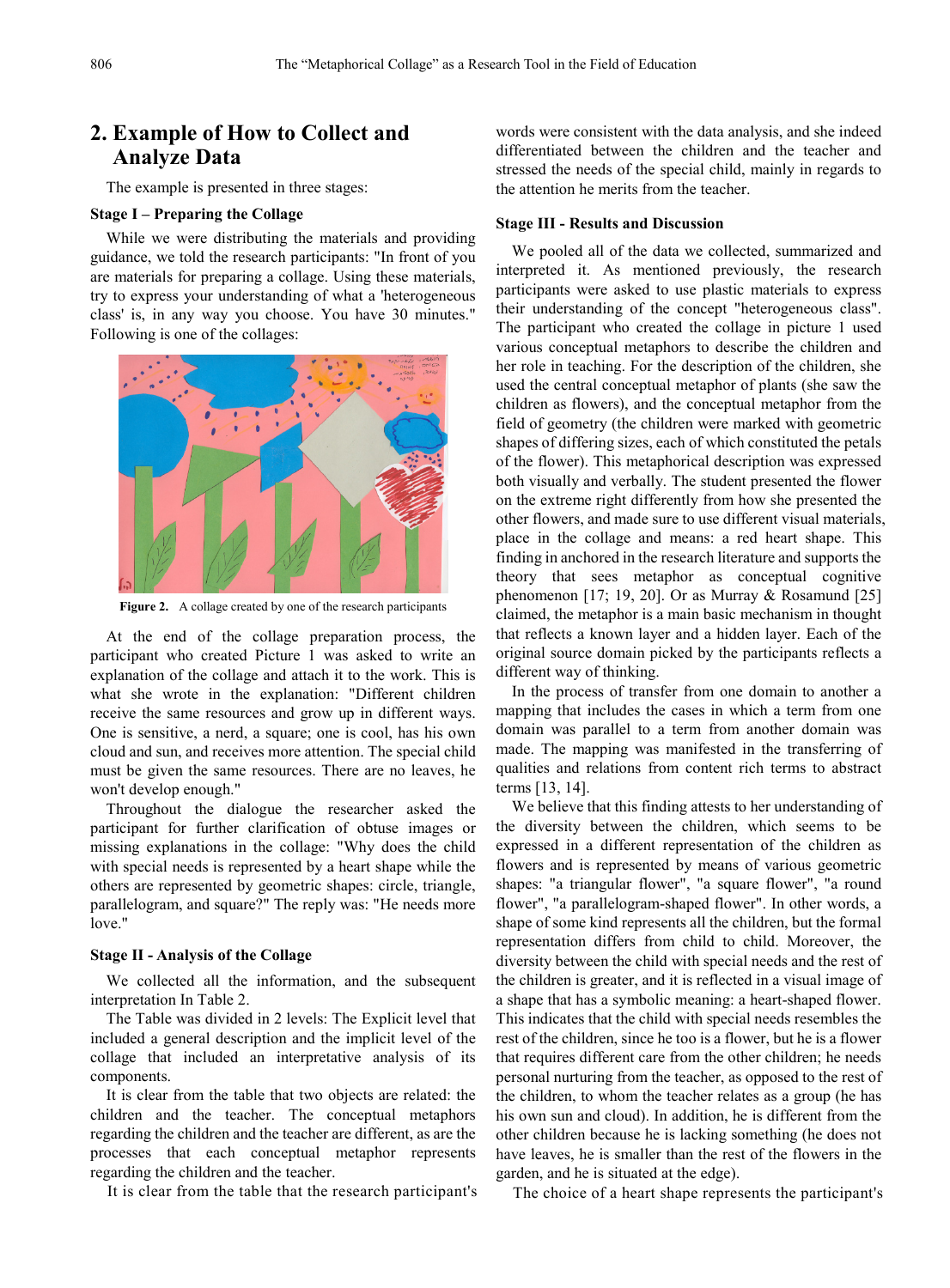understanding of the uniqueness of the child with special needs. As Braden & Hortin [3] and Dondis [9] claim, the visual language contains signs in the form of combinations of components such as dots, lines, spots, surfaces, colors, textures and images –that are culture, time, and space dependent.

Conventionally, a heart shape represents love – and in this way, she seems to stress this child's need for pronounced love and warmth on the part of the teacher. Furthermore, she chose to position him on the extreme right of the paper, and made him shorter than the other flowers. We believe that these two facts also represent the participant's understanding of the special needs child's otherness. It seems as if she focuses primarily on her role as a teacher in front of the entire class, and only afterwards does she direct her resources at the child with special needs. The image of this child at the end of the row is indicative of this understanding. The position of the child with special needs can be explained in yet another way: It is possible that the participant positioned the "heart flower" child at the side in order to allocate him a special place in the classroom. This position may indicate the special time and attention she is required to devote to him.

In the same collage, the student represents the teacher with a different conceptual metaphor. She replaced the conceptual metaphor from the plant world with one from nature: celestial bodies. This difference is not coincidental. According to Lakoff and Johnson [19], the conceptual metaphor attests to an understanding of the concept to which it is attributed; therefore, the choice of any conceptual metaphor is not coincidental. For this reason, we believe that the choice of a different conceptual metaphor is indicative of a change in thinking. The metaphors "sun" and "cloud", which are life-giving (light, heat, and rain), and the positioning of the sun and the clouds on the upper part of the page, in the "sky", evidently express the participant's understanding of the teacher's role: to give to the pupils; and the direction of the giving, according to her perception, is downward.

Furthermore, the participant doubles the sun and the cloud and draws a large, shining sun and a small shining sun, a large cloud from which rain falls and a small cloud from which rain falls. In the face of this, we believe that the student sees herself in the heterogeneous classroom as someone who is playing a double and discrete role: one concerns the whole class, and the other concerns the child with special needs. At the same time, and without a trace of a paradox, she views the child with special needs as an inseparable part of all the children in the class, and her role as personally taking care of him.

In the collage, it seems as if the picture of the sun was created with the emphasis on the face (personification): the face represents the teacher who takes care of the child with special needs (she is not laughing); while the sun represents the teacher who looks after the whole class (she is smiling). We believe that this finding attests to the difficulty of the teacher's work with the child with special needs. This interpretation can be reinforced by the written text that

accompanies the collage, since on the overt level the student writes: "crowded and flowing". These metaphorical words are taken from the physical domain and attest to polarity in the description of her emotions.

In conclusion, it is possible to relate to five central components in regards to the research participant's understanding of the concept "heterogeneous class", employing the "metaphorical collage" tool: (1) the teacher perceives the class as a group (they all have a sun and one cloud); (2) the teacher relates to the child with special needs in the setting of the heterogeneous class; (3) the teacher views her role as rendering personal and individual assistance to the child with special needs (he has his own private sun and cloud); (4) the teacher stresses the particular emotional aspects that the child with special needs requires (big red heart); (5) the teacher expresses her emotions regarding the heterogeneous class. Two additional examples of analysing metaphorical collages are presented in Appendix 1 and Appendix 2.

#### (c) Validity of the Tool

Validity is the ability to measure, and it is based on the honest exposure of the perspectives of the people who performed the measurement. Validity requires an ongoing personal interaction, a process of breaking down and assembling, experience, a dialogue between the data and the concepts, and consultation with experts. We made sure to examine the validity of the research tool using both the qualitative and the quantitative approaches. To this end, content validity and internal validity were checked [7; 15; 23; 24; 29; 31; 32]. The content validity of the research tool related to the units that define the tool, and was tested by two independent expert judges: an expert in the field of psychology and an expert in the field of education.

The analysis of the meanings combines the researcher's interpretation and the participant's own description of his collage, with the aim of reducing the researcher's biases.

#### (d) Trustworthiness of the Tool

Trustworthiness examines the extent of accuracy of each measurement. In order to achieve trustworthiness in the research, certain methods must be employed: several observers, several observations, recording information, cross-referencing information, adhering to protocols, and the complexity of the phenomenon under investigation.

The trustworthiness test of the tool was already performed in the study that examined the college students' understanding of the concepts "teaching", "learning", and "evaluation" [37].This test was performed independently by two researchers who had experience in this methodology. Each of them used the research tool separately to analyze four collages, and the results of their separate analyses were consistent with each other, manifesting a high level of trustworthiness (89%). Following the joint discussions and the focus on the problems, the two reached a consensus. In this way, the data analysis tool according to which the collages were analyzed was built.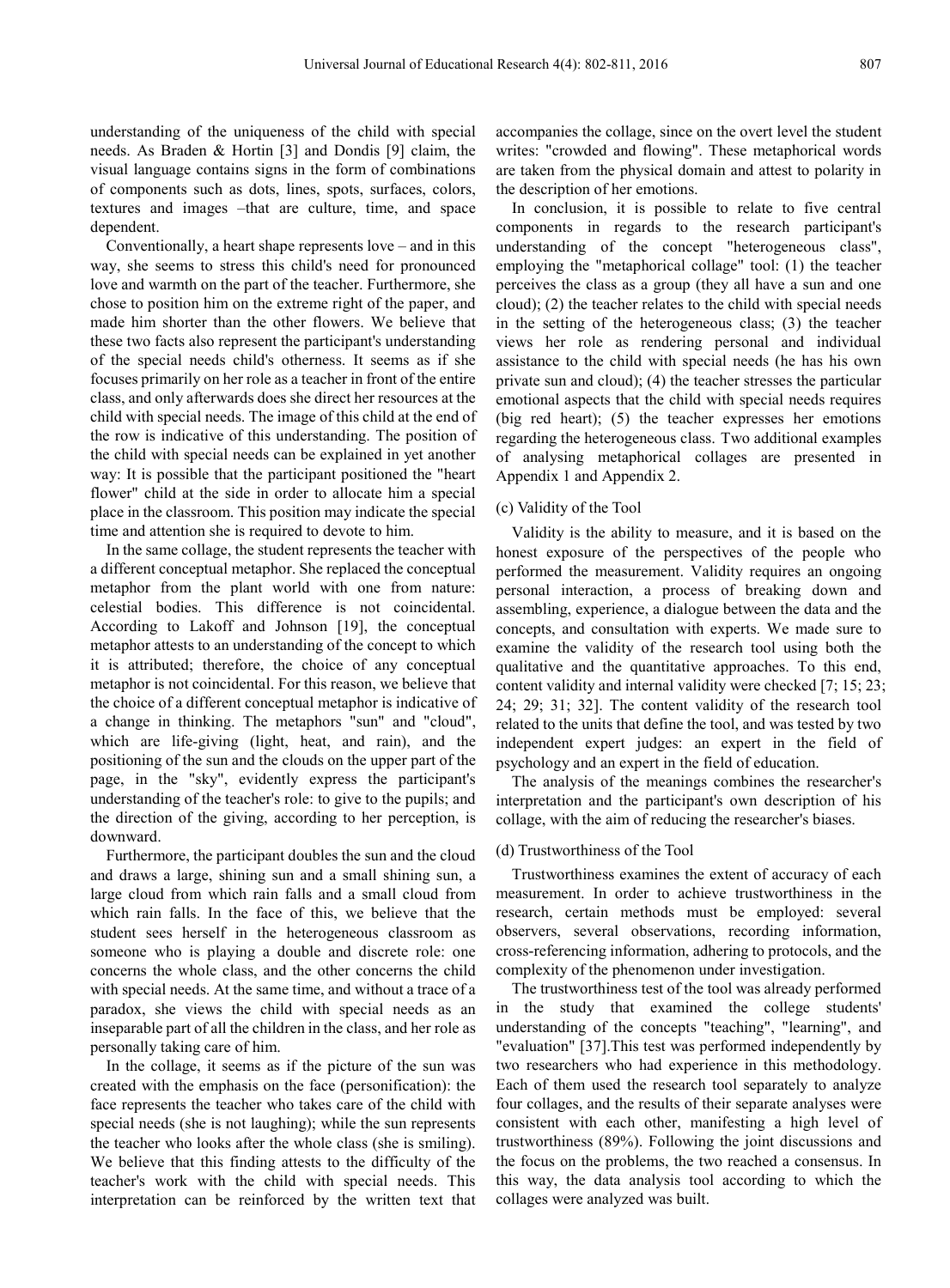(e) Advantages of the Tool

The five advantages of the tool derive from the combination of a metaphor with a collage, and they stem from the use of a metaphor in order to expose the research participant's thinking and from the method of gathering information by means of a collage. They are as follows:

- (1) Simultaneous use of two languages a visual metaphor and a verbal metaphor – as means of understanding thinking: By creating a metaphorical collage, the research participant can use two languages – visual and verbal – simultaneously. Each of the languages can enrich the other, and each of them enables other metaphors to be used.
- (2) An interaction between the creator and various materials and images that is helpful in the translation of the research subject's understandings and enriches them: During the preparation of the collage, there is an interrelationship between the research participant and the concrete, external, physical stimuli. The participant undergoes inner processes as a result of the interaction with the materials. This interaction enables him to enrich his ideas, and perhaps bring them up to the surface before he examines them in depth. The material functions as a stimulus that permits the participant not only an affinity between the idea and the materials, but also a result of an affinity between the materials displayed in front of him and the idea. This step accords with Arenheim's [1]claim that the material influences the creator, leads and directs him, and sometimes vice versa.
- (3) Dialogue with the product: In this context, "dialogue" refers to the discourse that occurs between the researcher and the participant, at the initiative of either one of them. The dialogue always relates to the individual's work and takes place with the individual. Since the metaphorical collage is a visible, tangible, visual product, it enables the subject to establish a clear link with his understandings; in other words, he has time to reexamine the product and ascribe whatever meaning he likes. The collage facilitates the development of the reflective dialogue with the researcher: the latter can ask the participant about the visual images, he evokes questions in the participant, and he attempts to understand his conceptions with regard to the participant. In any event, the dialogue develops around the term or concept under investigation.
- (4) Release from inhibitions: The metaphorical collage enables those who have misgivings about spoken discourse as well as those who have misgivings about drawing to use plastic materials to create, since the research participant is not required to draw his ideas, but rather is invited to express them visually, using ready-made materials. This releases any emotional inhibitions he may have regarding verbal discourse.
- (5) Data collection method: The collage enables the participant to work without interference from the

researcher and without guiding questions. In addition, the collage can be exhibited in the reference or any other group, and receive feedback and elucidations – unexpected, perhaps – from other directions. Nevertheless, it should be remembered that the use of the metaphorical collage as a research tool is not without limitations.

#### (f) Limitations of the Tool

There are limitations pertaining to the nature of the tool and its interpretation:

- (1) The interpretative analysis of the product: This interpretation requires skill on the part of the researchers, since they have to specialize not only in the field under investigation, but also in the domain of metaphorical thinking.
- (2) The need for motor skills and working with materials: Some participants have misgivings about any use of plastic means for expressing their understandings, and they are required to overcome these misgivings.
- (3) Availability of materials: It is extremely important to offer a wide range of materials for preparing the collage, and naturally, this is liable to constitute as a limitation. In addition, the entire process requires time, sometimes in excess of 30 minutes, and this may trigger impatience on the part of the participants.

## **3. Conclusions**

We believe the "metaphorical collage" to be an important research tool that enables both researcher and research participant to understand the latter's worldview in regards to concepts in the field of education. The collage permits the use of expressive language in order to describe the question under investigation. The researcher has the ability to interpret the meaning of the events in which people are involved, and he is also capable of evaluating their educational significance. It is the researcher who is equipped with the requisite ability, sensitivity, and experience for conducting research by means of the "metaphorical collage". With the help of the collage, the educational situation is grasped, and its meaning interpreted.

The uniqueness of the "metaphorical collage" is expressed in three areas: (a) the method of gathering the information that facilitates expression through simultaneous verbal and pictorial images; (b) the building and processing of the data through the conceptual analysis of the visual and verbal metaphor that exposes the participant's understandings and contents that are unique to his world; (c) its nature as a communication tool that permits open, friendly, and accessible dialogue. In this way, the metaphorical collage expands and augments the possibilities of expression, enables the researcher to reach the participant's inner voice, and is instrumental in contributing further insights in educational research.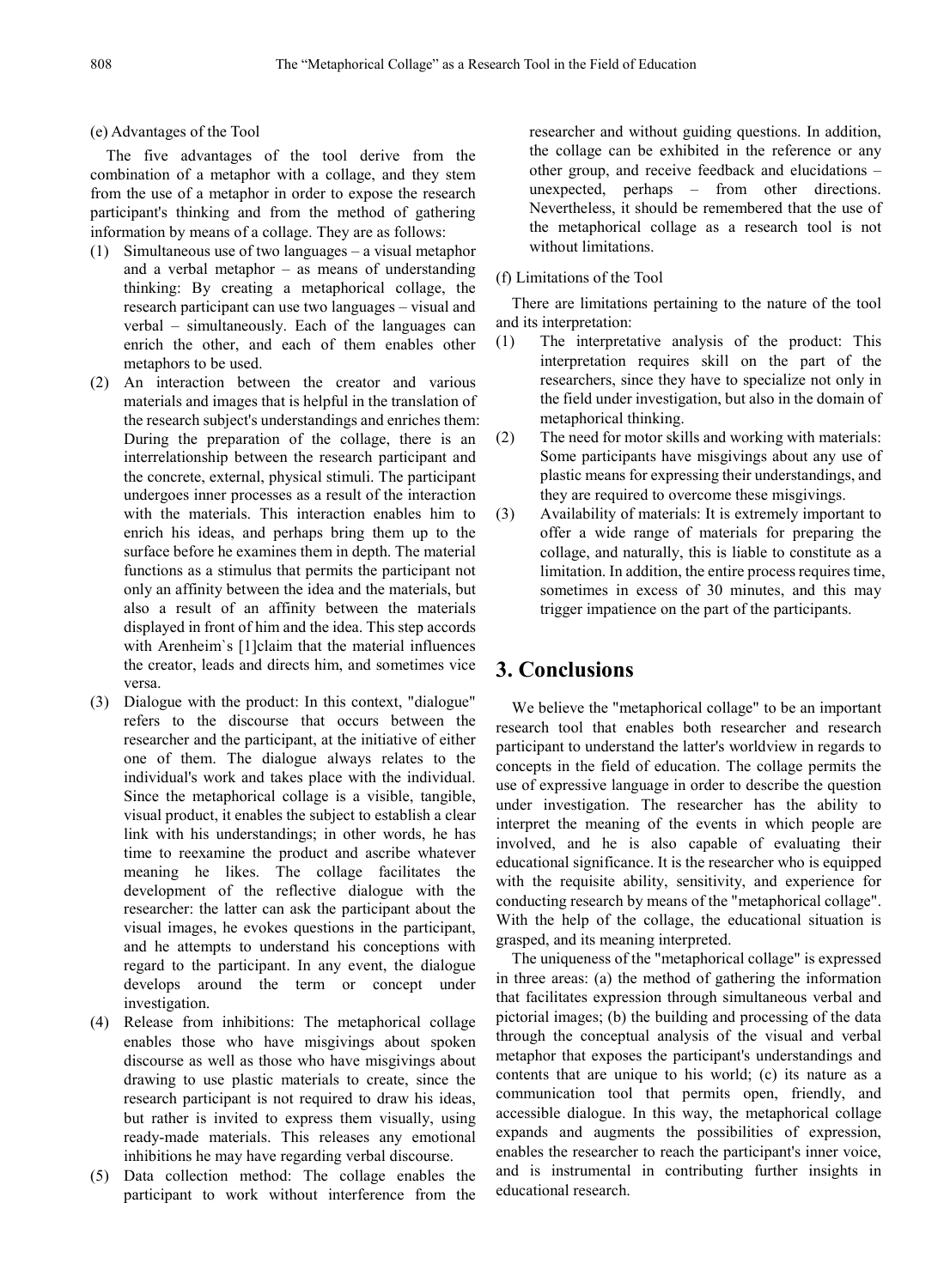#### **The Contribution of the Research to Teachers**

The metaphorical collage is a combination of collage work - a creation that reflects a postmodern conception – and metaphor that allows visual and literal language interpretation. Metaphor and collage are two terms that represent conceptual thought that characterize the current time and mind set.

The metaphorical collage joins existing tools, such as: interview, questionnaire, and discourse – all tools that enable to expose known and hidden layers of the research participants. The collage enables using an expressive language to describe the research question. The researcher interprets the meaning of the events in which people are involved and he also has the ability to appreciate their educational meaning. It is a communication tool that enables an open, friendly accessible dialogue that broadens and intensifies the expression possibilities and allows the researcher to reach the participant's inner voice. This contributes further insights in education research.

The tool can be used by teachers on children and adolescents to expose many perceptions and understandings. It opens a window to understanding and consciousness in regards to metaphors that instruct our thoughts and actions. If we became aware of these metaphors we should be able to identify those that do not fit a certain problem. Furthermore, we will be able to build new frames of thought by creating alternative metaphors, thus finding better newer perspectives to understand and solve a problem. We can understand why philosophers explained abstract concepts using metaphors from other realms that reflect different understandings of the term in question. For example, Decart called the term mind "The Enteric Object" while Lock called it "Blank Slate"; in the  $19<sup>th</sup>$  century it was considered a muscle and Chomsky called it "Black Box"; Dewey considered the mind as action of independent search and organization (Doll, 1999). Each metaphor emphasizes a different aspect of the mind.

# **Appendixes 1**



The student who participated in the study employs two different conceptual metaphors for describing the children and for describing her role in teaching: food and a receptacle. The central conceptual metaphor she utilizes for the children comes from the domain of food; she views most children as fruit of various kinds, mostly citrus fruit (pomelos, oranges, grapefruit, and lemons), which differ from one another in type and size, but are nevertheless homogeneous and classified. The exceptional fruit in the collage is the date, which is located in the center, and is found in only one group of citrus fruit, on top of the pomelos. We believe that this finding attests to the student's understanding of the diversity among the children: most of the children are similar to one another, and they are citrus fruit. The diversity among them, which is expressed in the groups of children, is not individual. That is to say, while all the children are represented as fruit from the world of food, they are organized in different groups (oranges, lemons, pomelos, and grapefruit).

The student represents the child with special needs in a different and distinct manner from the rest of the children by using a different fruit: the date. She does not use a ready-made picture from the newspaper, but rather choses to cut out a piece of fruit and paste it. Moreover, she decides to place it in the central drawer on top of the large pomelos, so that it protrudes, thus "preventing" the drawer from closing.

In the same collage, the student represents the teacher by means of a different conceptual metaphor. Instead of using a conceptual metaphor from the domain of food, she opts for one from the domain of receptacles. This change is not coincidental; rather, it attests to a change in thinking. The choice of the metaphor of a receptacle that contains all the pupils within it attests to the teacher's understanding of her role: to help the date get into the pomelo drawer. Furthermore, she chooses to cut out the collage in a similar way to a box and paste it onto the background**.** We believe that the teacher views her role in a heterogeneous classroom in which there are two groups – normal children and children with special needs – as assisting every group in the different way. She perceives the child with special needs in the homogeneous class that is divided up into groups as a disruptive, problematic, conspicuous, and abnormal element.

An additional characteristic of the collage is the use of graphic elements. The student elects to add a question mark to the collage. We believe that this part of the collage reflects the difficulty inherent in the teacher's work. This interpretation can be reinforced with the word "fear" that appears in the written text appended to the collage, attesting to the student's emotional state.

In summary: The research participant relates to three central components of her work in the classroom:

(1) The child with special needs stands out from the rest of the children as a result of his otherness, and he lacks the "something" that would enable him to conform to everyone else.

(2) He is a child whose disruptive behavior deprives the other children of a clear framework.

(3) The student views the class as consisting of groups,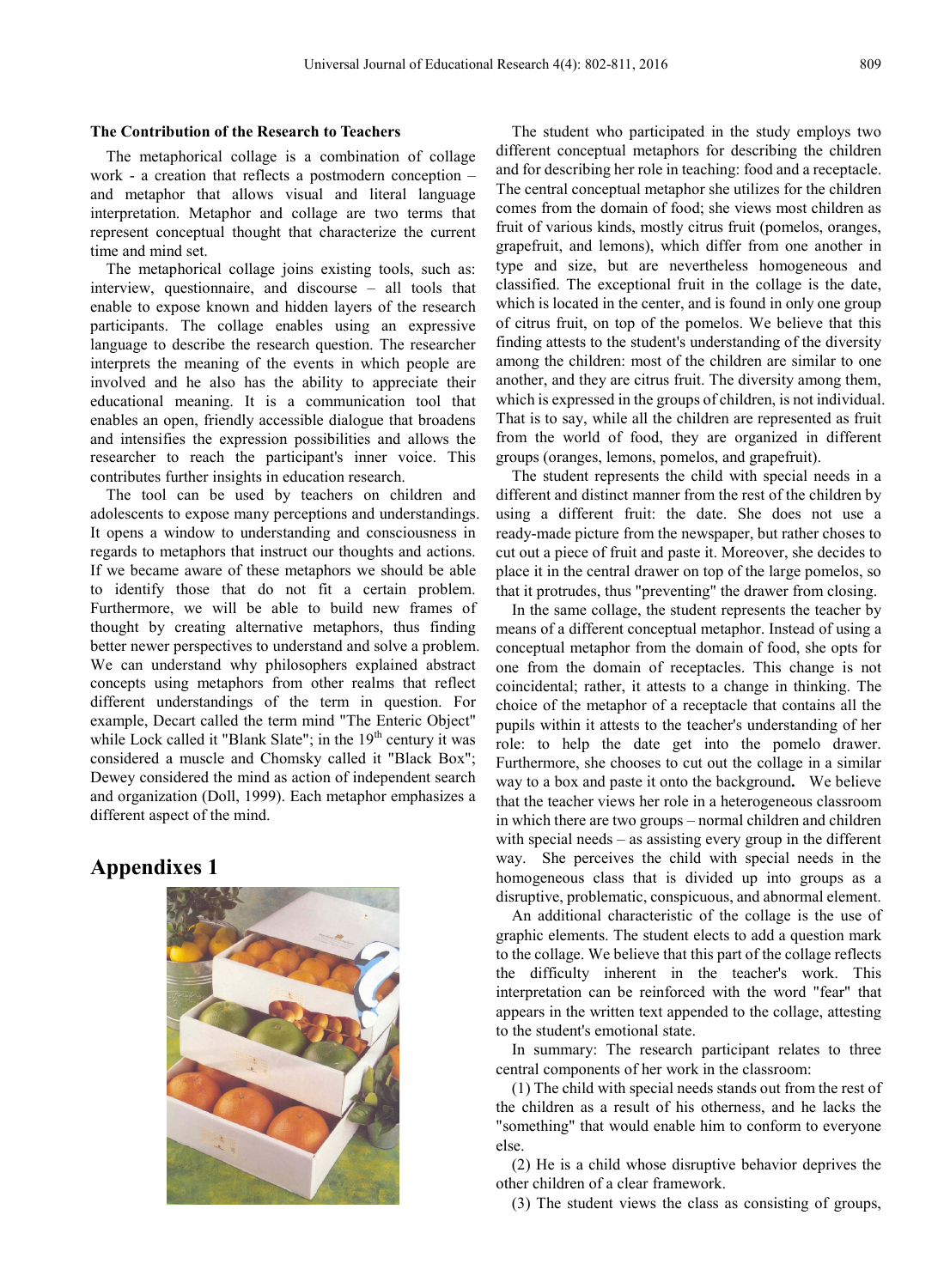each one with its own uniqueness. Her role is to try to get the child with special needs to fit into the class. The interaction between her and the pupils is unclear, and she is still fearful and hesitant (question mark). As a result, she suspends the interaction for the time being.

# **Appendixes 2**



The student uses two different conceptual metaphors to describe the children and her role in teaching: the objects and the receptacle. Regarding the children, she uses a conceptual metaphor from the domain of objects; she views the children as treasure or as jewels of various types: rings, necklaces, and bracelets – some of which are golden, some colorful. It should be stressed that the child with special needs is not represented differently: all of the children are jewels.

We believe that this finding attests to the student's understanding of the diversity that exists among the children. While they are similar to one another (they are all jewels), the diversity among them is expressed in the type of jewel. The student does not stress or highlight any jewel in particular, but rather chooses jewels of which some are inside the box and others are overflowing from it. This can be interpreted, extremely cautiously, as "jewels", that is, children, who are in the framework, and as children who are outside of it.

In the same collage, the student employs a different conceptual metaphor to represent the teacher. She converts the metaphor from the domain of objects into the metaphor of a receptacle. This change is not coincidental, either; it attests to a change in thinking. The choice of the "receptacle" metaphor attests to (1) the establishment of a clear framework to which the teacher must relate, and (2) her understanding of her role. Furthermore, she chooses to cut out an additional box and paste it onto the background. We believe that the teacher views her role as looking after her pupils and being responsible for them. We could, perhaps, go further and purport that she ascribes a proprietary nature to her role as regards the pupils, namely, the treasure in her possession.

Another facet of the collage can be found in the use of verbal graphic elements. The student choses to add the words "box" and "treasure" to the closed box. This facet reinforces her feeling of responsibility and proprietorship toward her pupils. Alongside the feeling of proprietorship, she perceives them as treasure, as something that is of enormous value to its owners. The addition of the words "satisfied", "happiness", "optimism", and "afraid" attests to the fact that she relates to the class with extremely powerful mixed feelings.

In summary: The research participant relates to three central components in her classroom work:

- (1) The children: All of the children are jewels, that is, valuable treasure; children are equal; all of the children are valuable, and their place is in the classroom.
- (2) Her role: To look after the children, namely, the treasure that has been entrusted to her.
- (3) Interaction: Her relationship with her pupils is not completely clear, and for this reason, she is fearful and afraid on the one hand and happy on the other; in other words, she still experiences mixed emotions.

# **REFERENCES**

- [1] Arenheim, R. (1966). *Toward a psychology of art*. Berkeley: University of California Press.
- [2] Betensky, G. M. (1995). What do you see? *Phenomenology of therapeutic art expression* (Ch. 2, pp. 12-25). London and Bristol: Jessica Kingsley Publishers, Pennsylvania.
- [3] Braden, T. A. & Hortin, J. A. (1982). Identifying the theoretical foundation of virtual literacy. *Journal of Visual Vernal Languaging*, *2*, 37-42.
- [4] Bullough, R. V. J. (1991). Exploring personal teaching metaphors in preservice teacher education. *Journal of Teacher Education, 1*, 43-51.
- [5] Cameron, L., & Deignan, A. (2006). The emergence of metaphor in discourse. *Applied Linguistics, 27*(4), 671-690.
- [6] Chesley, G. L, Gillet, D. A., & Wagner, W. G. (2008).Verbal and nonverbal metaphor with children in counseling. *Journal of Counseling & Development, 86*(4), 399-411.
- [7] Cronbach, L. J. (1988). Five perspectives on validation argument. In: H. Wainer & H. Braun (Eds.), *Test validity* (pp. 3-17). Hillsdale, NJ: Erlbaum.
- [8] Cross, R. C., Ambrose, D., & Cross, L. T. (2007). Metaphorical influences on thought and action: Helping the gifted escape metaphorical entrapment. *Roeper Review, 29*(5), 37-45.
- [9] Dole, V. (1999). Postmodern views on education. Tel Aviv: Sifriat Hapoalim. (Hebrew)Dondis, D. A. (1973). *A primer of visual literacy*. Cambridge Massachusetts: The MIT Press.
- [10] Flood, J., Brice, H. S., & Lapp, D. (Eds.) (1997). *Handbook of research on teaching literacy through the communicative and visual arts*. NY: Erlbaum.
- [11] Forceville, C. (1994). Pictorial metaphor in advertisements. *Metaphor and Symbolic Activity*, *9*(1), 1-29.
- [12] Forceville, C. (1995). This version sent to Poetics on 27 October 1994 IBM is a tuning fork: Degrees of freedom in the interpretation of pictorial metaphors. *Poetics, 23*, 189-218.